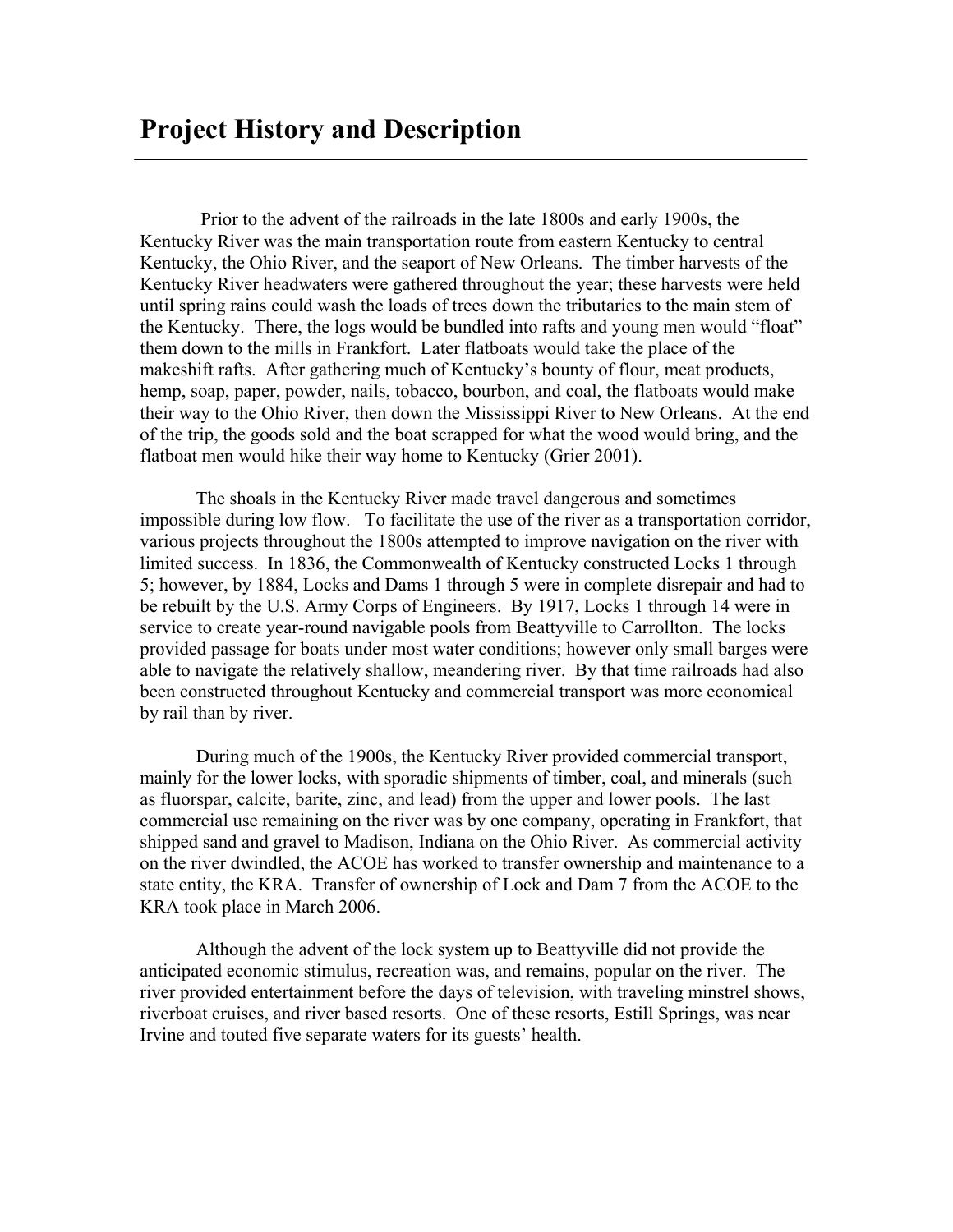Flooding and water supply have always been important issues for the river. Various projects have been built in the Kentucky River watershed to control flooding, but none of these, save floodwalls, have been on the main stem of the Kentucky River.

The Kentucky River Navigation system, locks and dams, is one of the oldest still operating in the United States. Kentucky River Locks and dams 1 through 5 go back to 1836-1842 and were constructed by the Commonwealth under its Chief Engineer, Sylvester Welch. Lock and Dam No.7 was constructed in 1897 by the U.S. Army Corps of Engineers ("ACOE") and is located at river mile 117, near High Bridge at the end of Kentucky route 29.



In 1876 High Bridge was the location of the highest railway bridge in the world, and the first railroad cantilever bridge. Lock and Dam No. 7 is one half mile below the bridge, past a pair of stone portals. Lock and Dam 7 is a timber-crib dam with a stone lock chamber built in 1896-97 by the ACOE for barge navigation. At one end of the dam is the Mother Ann Lee Hydroelectric Station Hydroelectric Project (FERC Project No. 539).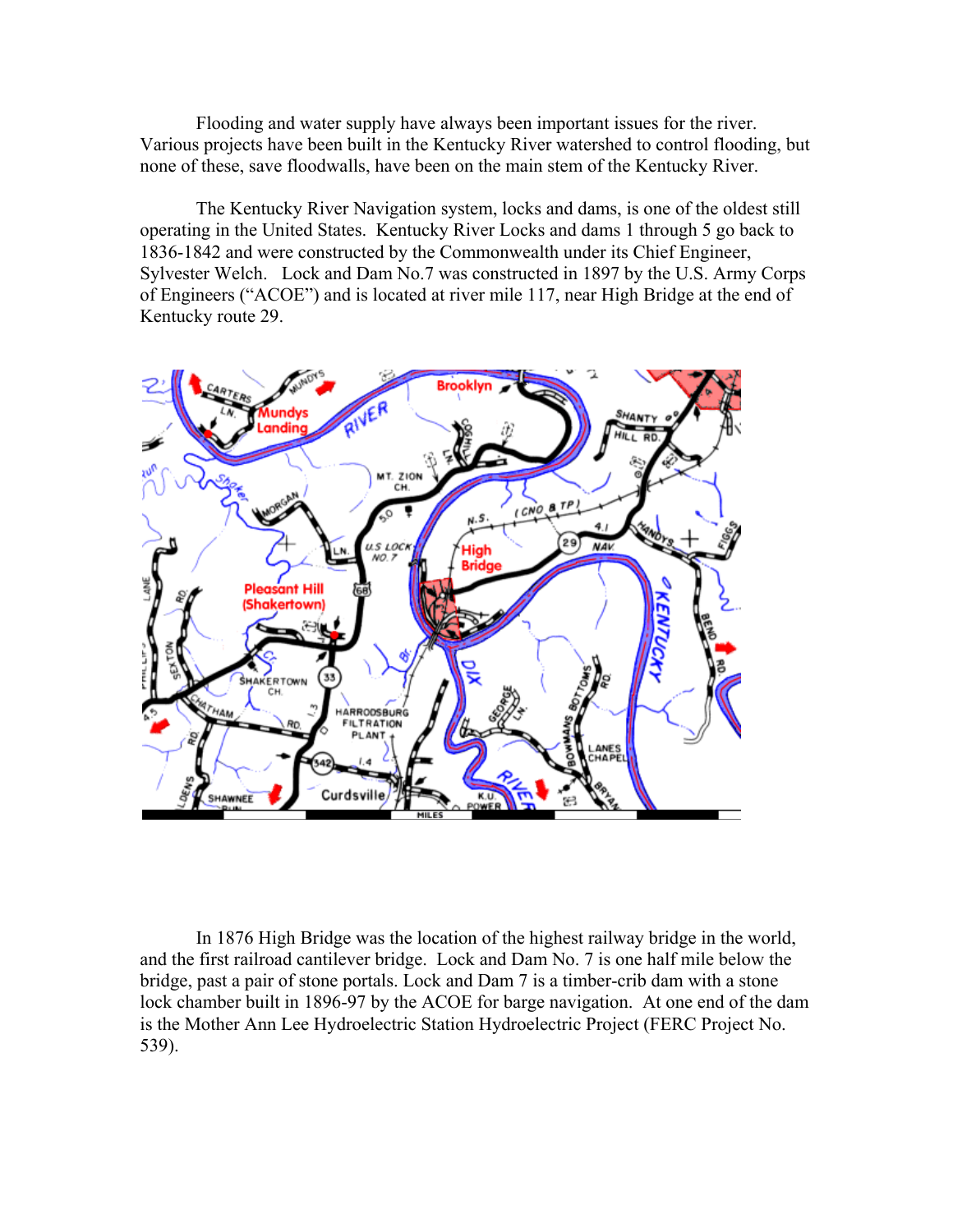While Lock and Dam 7 was originally built strictly for navigation, over time it took on the additional rolls of water supply and hydroelectric generation. In the last decade, Locks 5 through 14 were closed for navigation after there had been no commercial traffic for decades, and the cost of maintaining the locks could not be justified just for limited recreational traffic. Because of the deteriorating condition of the lock chambers, a concrete bulkhead has been added to strengthen the lock chambers at Lock and Dams 5 through 14, eliminating the possibility of navigational use of the dams. Today, the pool behind Dam 7 provides a water supply for residents of Mercer County, KY, which includes the city of Harrodsburg. In addition, Dam 7 allows for power generation at the Mother Ann Lee Hydroelectric Station.

This run-of-river project utilizes the Kentucky River Authority (KRA) owned Lock and Dam 7 to generate electricity. The plant was designed by L.F. Harza, and was built by the L.E. Myers Co. The Project was completed in 1928. A license for the Project was originally issued to the Kentucky Hydro Electric Company on August 19, 1926, and was transferred to Kentucky Utilities Co. (KU) effective December 31, 1928. The plant and Federal Energy Regulatory Commission (FERC) license were transferred to Lock 7 Hydro Partners, LLC on December 30, 2005. The plant was originally named the "Lock 7 Plant". Its name was changed to the Mother Ann Lee Hydroelectric Station when the FERC license was transferred to Lock 7 Hydro Partners, LLC.

The Mother Ann Lee Hydroelectric Station consists of:

- a concrete substructure, about 116 feet long, with a 36-foot-long solid concrete section and an 80-foot-long hollow dam/spillway, containing trash racks, six intake gates, three turbines, and discharge facilities;
- a 93-foot-long, 25-foot-wide and 6.5-foot-high superstructure/powerhouse located above the spillway, supported by hollow concrete piers, with three 680 kW generating units having a total installed capacity of 2,040 kW;
- a forebay about 120 feet long and 100 feet wide;
- a substation located on the west bank;
- a foot bridge, about 85 feet long, connecting the substation with the powerhouse;
- a trash boom about 170 feet long; a 34.5 kV, .4,540-foot-long transmission line, with a right-of-way ranging from 50 feet to 200 feet wide; and,
- appurtenant facilities.

The Mother Ann Lee Hydroelectric Station Powerhouse is unusual in that the Powerhouse with generators and electrical equipment is situated on piers. The Powerhouse is elevated well above the river (operating floor El 554 vs. El 514.6 for spillway crest). The Powerhouse was flooded in 1978 (maximum flood of record) leading to subsequent rewinding of the generators and replacement of the switchgear.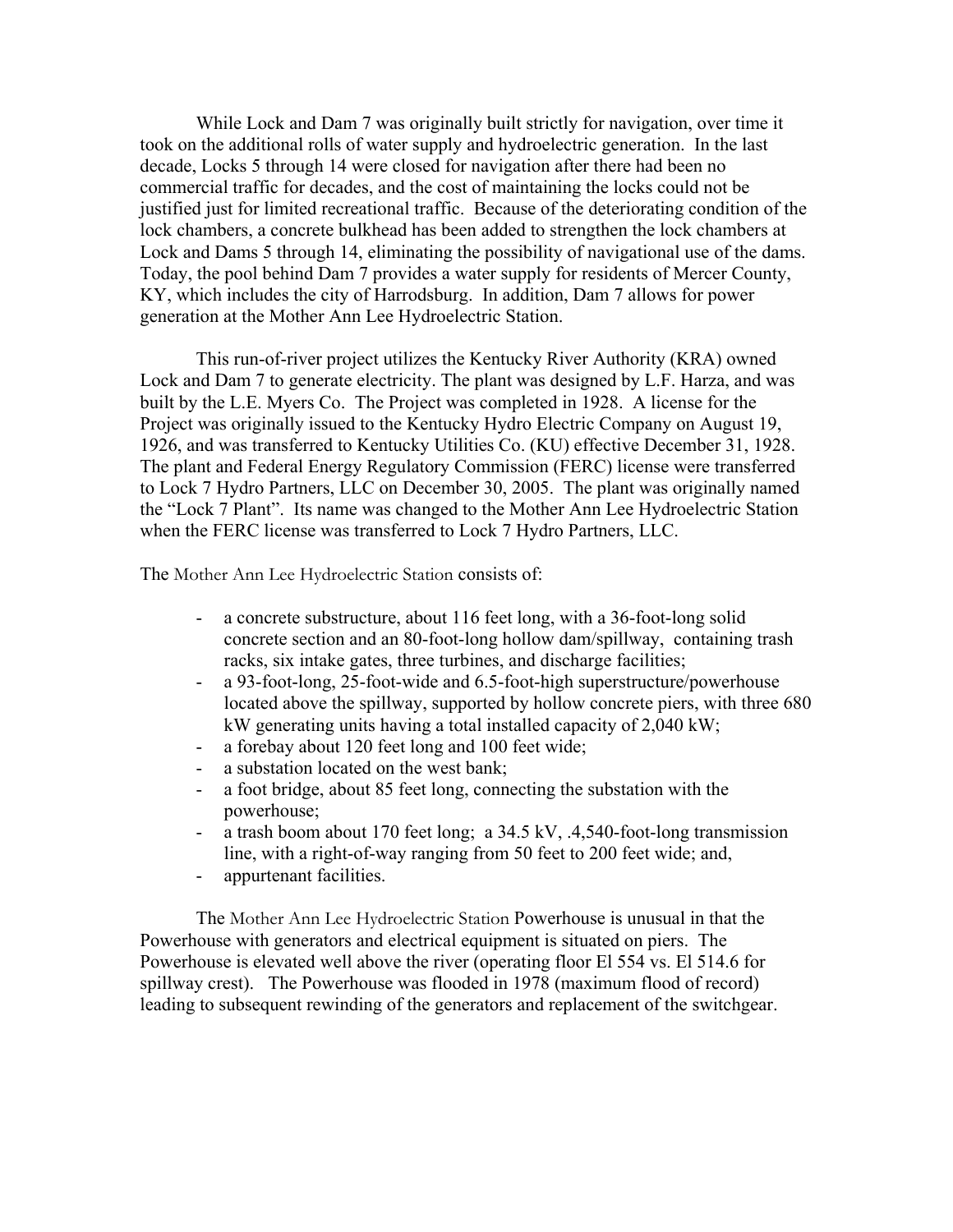| <b>Mother Ann Lee Hydroelectric Station</b> |                  |
|---------------------------------------------|------------------|
| <b>Generator Data</b>                       |                  |
| Number of Units                             | 3                |
| Manufacturer                                | General Electric |
| Type of Units                               | Vertical         |
| Rating KVA                                  | 850              |
| KW Output $(a)$ 0.8 PF                      | 680              |
| Voltage                                     | 2300             |
| Speed (rpm)                                 | 150              |

Each of the three turbines at the Mother Ann Lee hydroelectric project is open flume, fixed blade propeller type turbines with a long turbine shaft – more than 40 feet. Each turbine is controlled by a Woodward gate-shaft, electro-mechanical governor that actuates the operating ring on the turbine.

| Mother Ann Lee Hydroelectric Station Turbine Data |                                       |
|---------------------------------------------------|---------------------------------------|
| Number of Units                                   |                                       |
| Type of Units                                     | Vertical fixed blade                  |
| Manufacturer                                      | Newport News Shipbuilding and Drydock |
| Design Head (ft)                                  | 15                                    |
| Design Flow (cfs)                                 | 743                                   |
| Max. Output (kW)                                  | 757                                   |
| Max. Output (hp)                                  | 1000                                  |
| Speed (rpm)                                       | 150                                   |
| <b>Runner Material</b>                            | Cast Iron                             |

In addition to the powerhouse superstructure, the Project's civil components include the hollow dam section containing the turbines and supporting the powerhouse piers as well as a short solid-concrete overflow section tying the powerhouse to the west bank.

The Project is not classified as high hazard and does not fall under the FERC Part 12 Independent Consultant process. No stability or project safety issues are known to exist and no such items appear in recent FERC operational inspection reports. An underwater inspection of the powerhouse foundation was conducted in December 2005, which found no problems.

 The plant was operated from 1928 until the 1990's by Kentucky Utilities (KU), when problems with the generating units forced them out of service. KU last operated Unit 1 in 1992, Unit 2 in 1994, and Unit 3 in 1999. On April1, 2004, KU filed an "Initial Consultation Document" stating its intent to decommission the Lock 7 Plant and surrender to FERC license for the project. The decommissioning proposal included a plan to spend \$3.4 million to tear the plant down. Upon this action, Soft Energy Associates (SEA) began discussion with KU on the purchase of the project with the intent